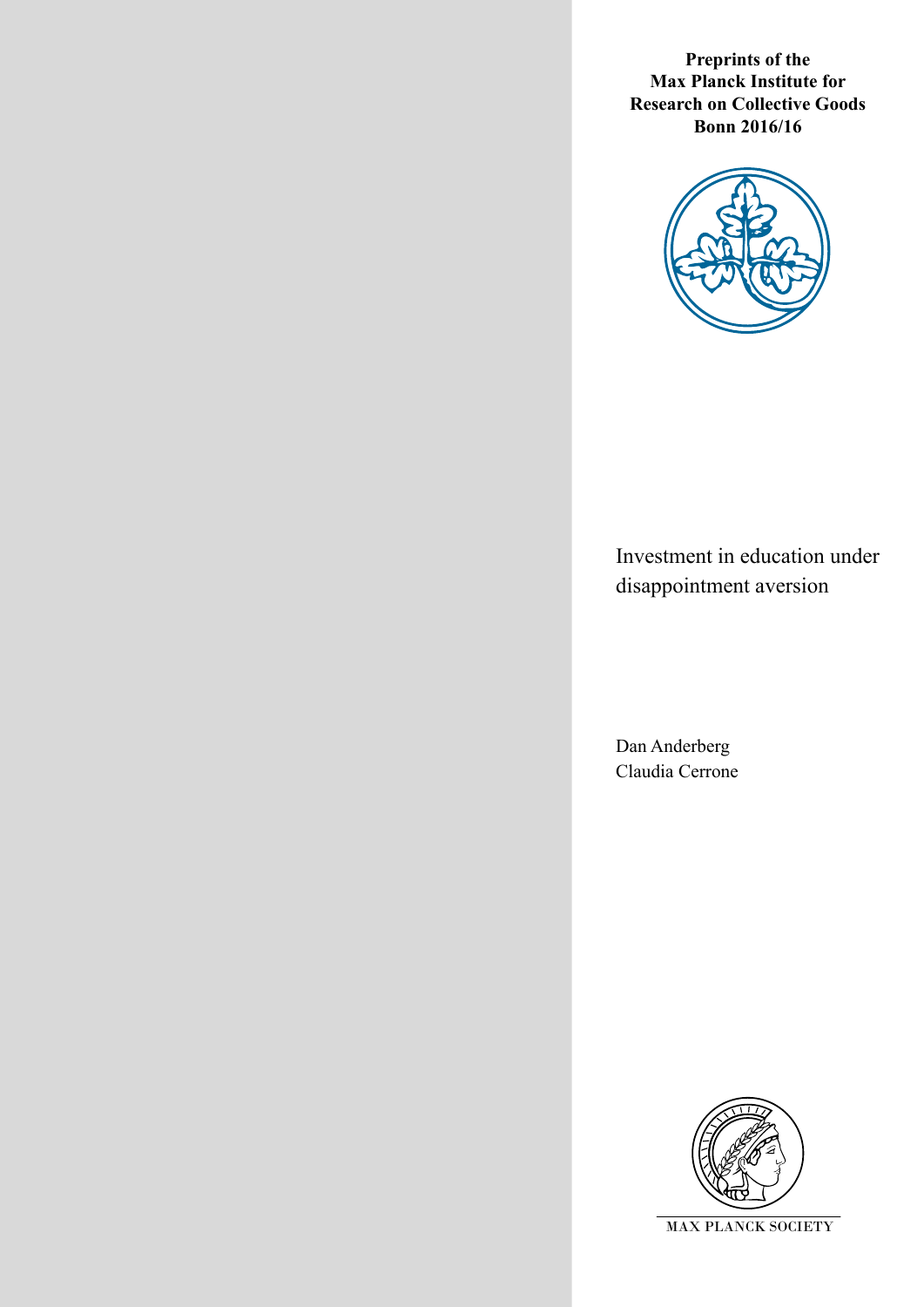

# **Investment in education under disappointment aversion**

Dan Anderberg / Claudia Cerrone

November 2016

Max Planck Institute for Research on Collective Goods, Kurt-Schumacher-Str. 10, D-53113 Bonn http://www.coll.mpg.de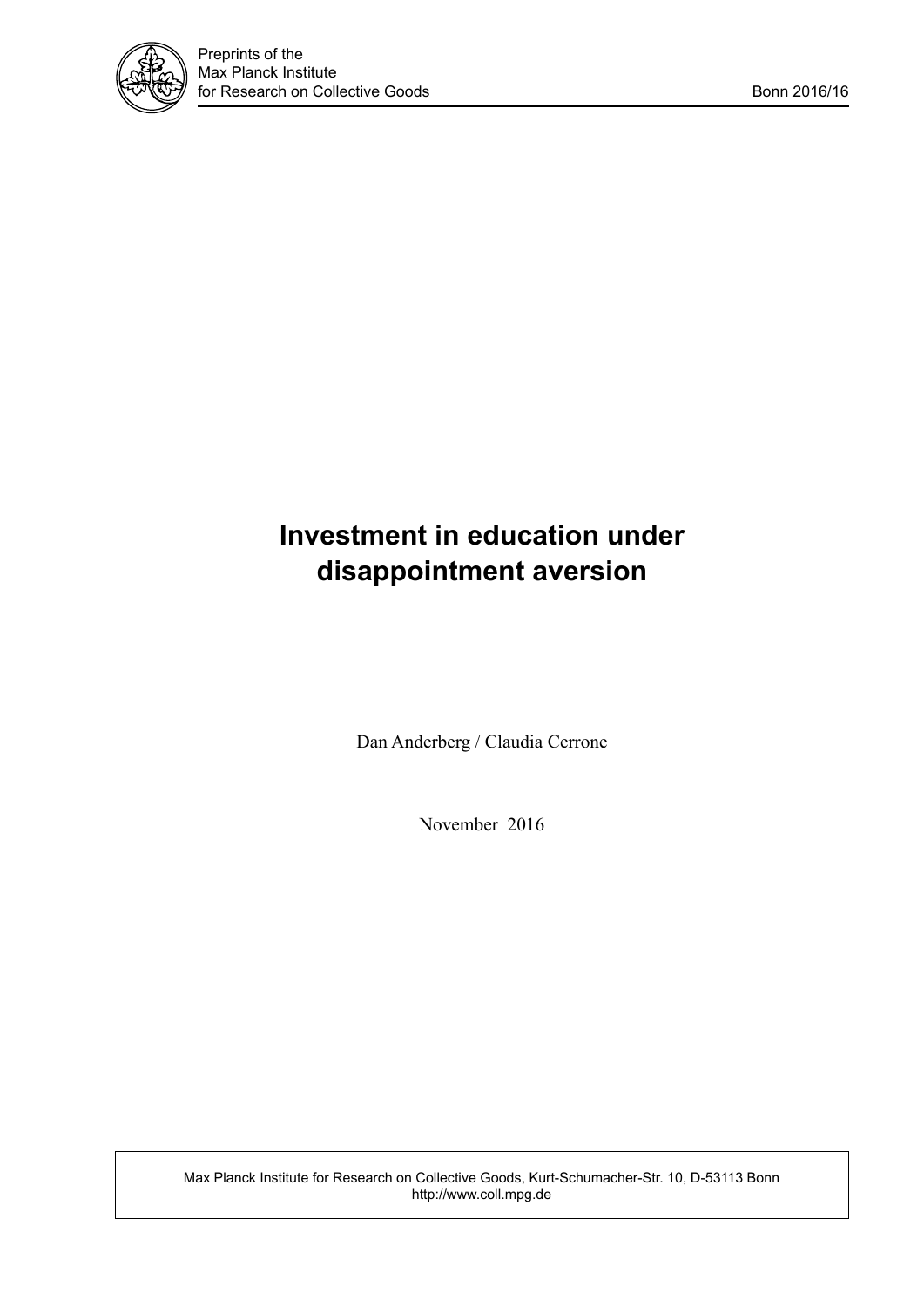## <span id="page-2-0"></span>Investment in education under disappointment aversion

Dan Anderberg<sup>∗</sup> Claudia Cerrone†

#### Abstract

This paper develops a model of risky investment in education under disappointment aversion, modelled as loss aversion around one's endogenous expectation. The model shows that disappointment aversion reduces the optimal investment in education for lower ability people and increases it for higher ability people, thereby magnifying the investment gap between them generated by the riskiness of education. Policies aimed at influencing students' expectations can reduce early dropout.

JEL classification: D03; D81; I21.

Keywords: education; risk; disappointment aversion; endogeneous reference points.

#### 1. INTRODUCTION

Leaving education too soon has negative consequences on future earnings and non-pecuniary dimensions such as crime, drug use, health and teenage pregnancy [\(Oreopoulos & Salvanes](#page-9-0) [2011\)](#page-9-0). There is no single explanation for early dropout. Previous literature has explored the role played by inaccurate perception of returns to schooling [\(Jensen](#page-9-1) [2010\)](#page-9-1), impatience [\(Cadena](#page-9-2) [& Keys](#page-9-2) [2015\)](#page-9-2) and other "behavioural barriers" [\(Lavecchia et al.](#page-9-3) [2014\)](#page-9-3).

This paper considers another possible explanation for early drop out: potential disappointment at doing worse than expected. Evidence shows that people's decision to stay in school is affected by their expectations [\(Goux et al.](#page-9-4) [2014\)](#page-9-4). It is reasonable to think that people who have lower expectations, such as less academically talented people, may leave school too soon because they are afraid not to reach their expected outcome. In this paper, we develop a model of risky investment in education under disappointment aversion, where disappointment aversion is defined as loss aversion around the agent's expected outcome, and the expected outcome depends on the investment level chosen by the agent and on her ability. The model is used to explore the impact of disappointment aversion on investment in education. Understanding the effects of

<sup>∗</sup>Department of Economics, Royal Holloway University of London, Egham, Surrey, TW20 0EX. E-mail: [dan.anderberg@rhul.ac.uk](mailto:dan.anderberg@rhul.ac.uk)

<sup>†</sup>Max Planck Institute for Research on Collective Goods, Kurt-Schumacher-Str. 10, 53113, Bonn, Germany. E-mail: [cerrone@coll.mpg.de](mailto:cerrone@coll.mpg.de)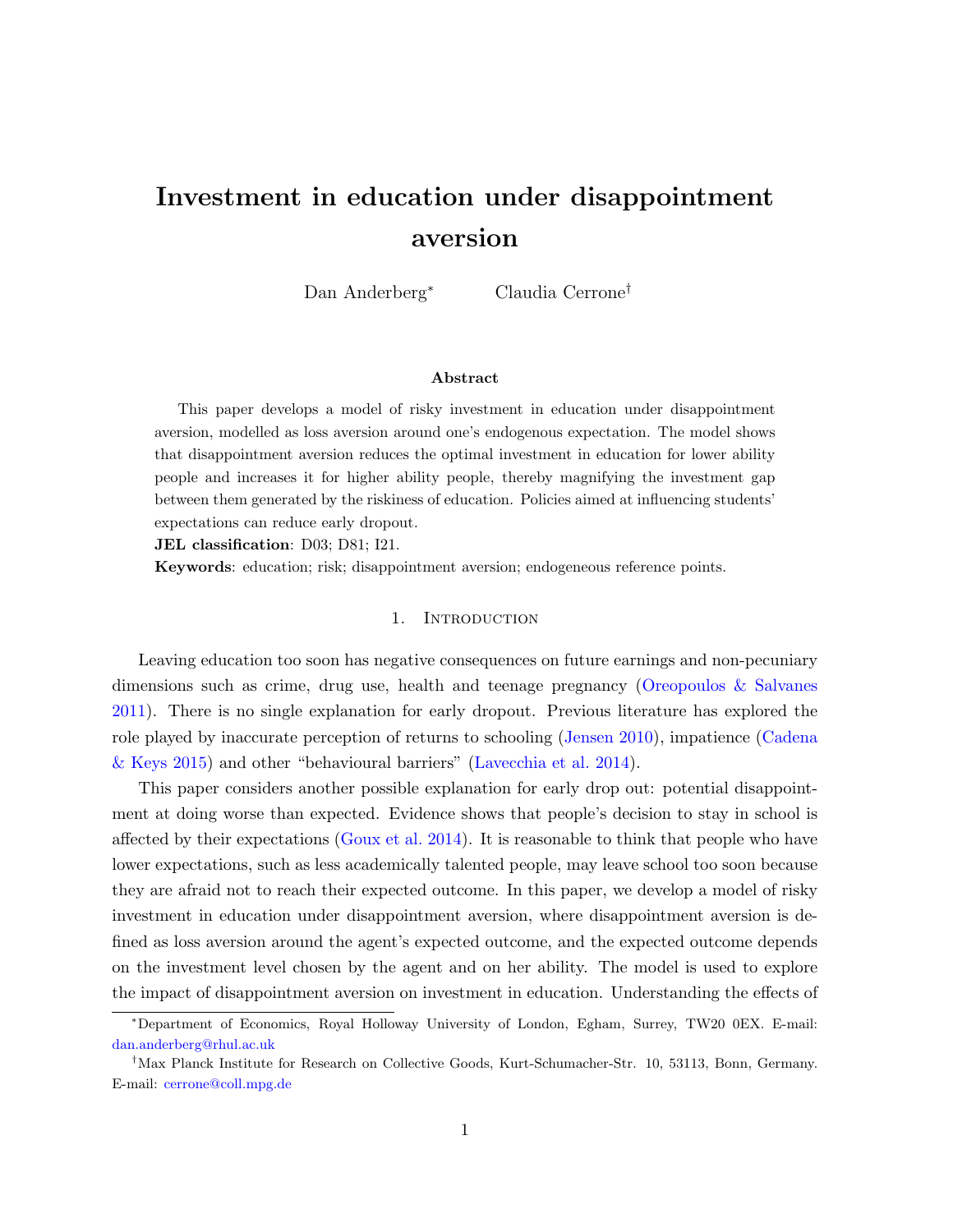people's reference points on their education choices is crucial in order to better design education policies.[1](#page-2-0)

#### 2. THE MODEL

Set-up There are two periods: the "present" or "youth", and the "future" or "adulthood". The individual devotes a fraction  $\lambda \in [0,1]$  of the first period to investing in human capital (acquiring education). The remaining fraction of the first period,  $1 - \lambda$ , is spent working for a wage  $w_0 > 0$ . The cost of investing in education is thus given by foregone earnings. All consumption occurs in the second period, hence the individual's earnings in youth are carried forward to adulthood in the form of savings,  $s(\lambda) \equiv (1 - \lambda) w_0$ . For simplicity, we ignore interest on savings, hence one unit of savings carried forward increases adult consumption by one unit.

In the second period, the individual consumes; the investment in education is zero. Preferences over consumption, v, are strictly increasing, strictly concave, twice differentiable and the third derivative equals zero. The individual will obtain one of two potential wages  $\{w_L, w_H\}$ , where  $w_H > w_L \geq w_0$ . The probability of wage  $w_j$ , denoted  $\pi^j(\lambda, \alpha) \equiv \Pr(w_j|\lambda, \alpha)$ , depends on the individual's investment,  $\lambda$ , and on her academic ability,  $\alpha$ , where  $\alpha \in [\alpha, \overline{\alpha}]$ . It is assumed that an increase in either education or ability increases the probability of a high wage but at a decreasing rate, and that education and ability are complements.

**Assumption 1.**  $\pi^H(\lambda, \alpha)$  is a continuous function with  $\pi^H_\lambda(\lambda, \alpha) > 0$ ,  $\pi^H_{\lambda\lambda}(\lambda, \alpha) < 0$ ,  $\pi^H_\alpha(\lambda, \alpha) >$  $0, \pi_{\alpha\alpha}^{H}(\lambda, \alpha) \leq 0$  and  $\pi_{\lambda\alpha}^{H}(\lambda, \alpha) > 0$  for all  $\alpha$  and  $\lambda$ .

The timing is as follows. In the first period, the individual learns her ability and chooses a level of investment in education  $\lambda$ . In the second period, her wage realization is revealed and she then chooses consumption.

**Disappointment Aversion** In disappointment aversion models (see [Bell](#page-9-5) [\(1985\)](#page-9-5), [Loomes](#page-9-6) [& Sugden](#page-9-6) [\(1986\)](#page-9-6), [Koszegi & Rabin](#page-9-7) [\(2006\)](#page-9-7), [Koszegi & Rabin](#page-9-8) [\(2007\)](#page-9-8)), the agent is sensitive to deviations from what she expected to receive. In particular, she is loss averse around her expectation, which implies that losses relative to her expectation are more painful than equalsized gains are pleasurable. We model disappointment aversion as loss aversion around the agent's expected utility, which depends on the investment level actually chosen by the agent. Hence, as in [Koszegi & Rabin](#page-9-8) [\(2007\)](#page-9-8), the expectation-based reference point is choice-acclimating: it adjusts to the agent's choice.

<span id="page-3-0"></span>Let  $\overline{v}$  denote the expected utility of an individual with ability  $\alpha$  who has made the investment  $\lambda$ . Then,

$$
\overline{v} \equiv \sum_{j=L,H} \pi^j \left( \lambda, \alpha \right) v \left( w_j + (1 - \lambda) w_0 \right). \tag{1}
$$

<sup>&</sup>lt;sup>1</sup>[Lecouteux & Moulin](#page-9-9) [\(2015\)](#page-9-9) show that, when students' reference points are given by their origins (i.e. whether they are from a poorer or wealthier background), the optimal policy implies lower tuition fees for poorer students.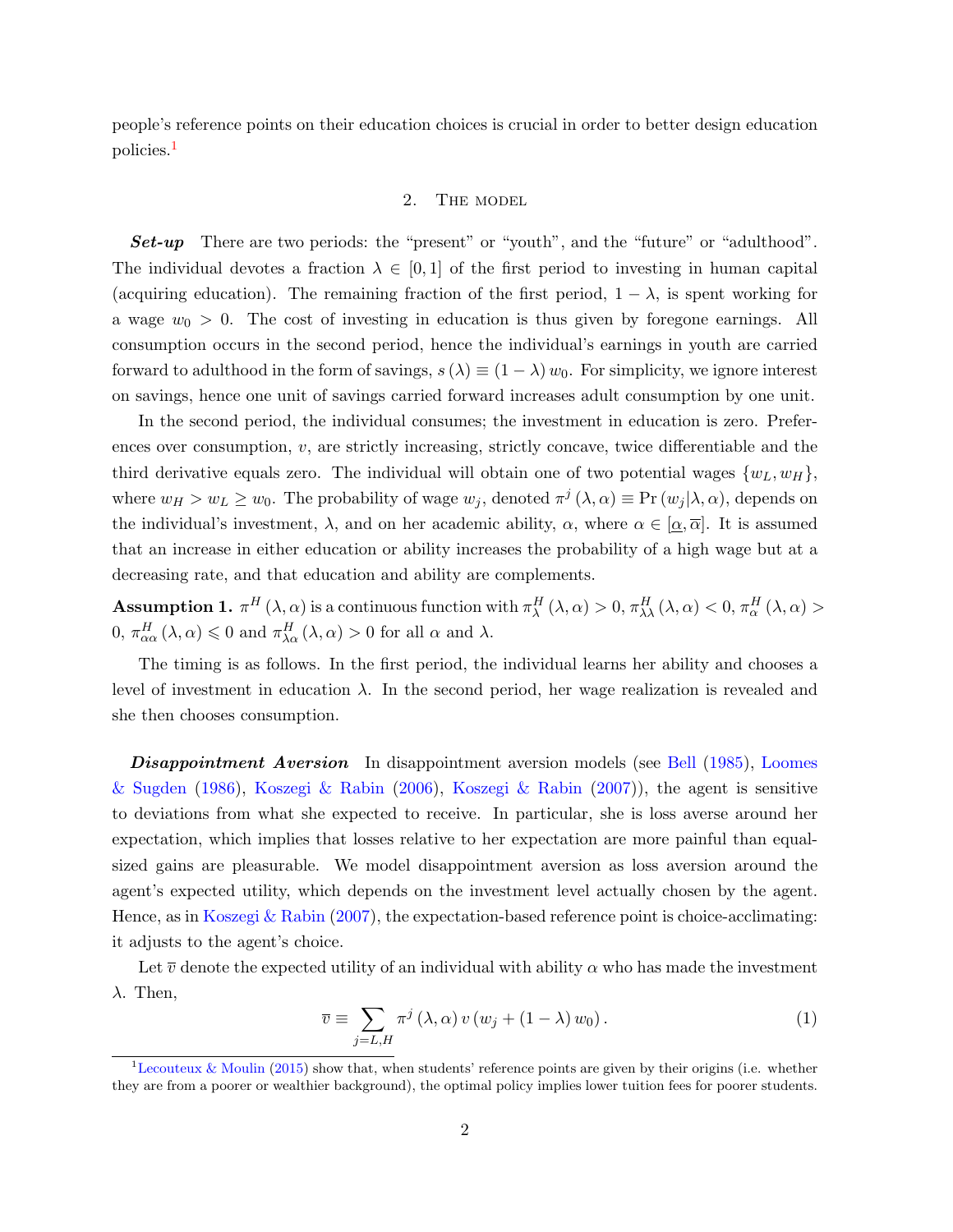The individual's reference point is given by  $(1)$ . Disappointment aversion implies that the individual suffers a utility loss when failing to reach her expectation that is larger than the utility gain from exceeding her expectation. This can be formalised by assuming that the individual's "experienced" utility in the low wage and in the high wage states are  $v^L + \psi^L (v^L - \overline{v})$  and  $v^H + \psi^H(v^H - \overline{v})$  respectively, where  $\psi^L \ge \psi^H \ge 0$ , and  $v^L$  and  $v^H$  shorthand for the indirect utility at the low- and the high wage. Taking the expectation over the wage realization yields the individual's ex-ante utility inclusive of disappointment aversion,

<span id="page-4-0"></span>
$$
V(\lambda, \alpha) = \sum_{j=L,H} \pi^j(\lambda, \alpha) v^j - \psi \sigma(\lambda, \alpha) \Delta v,
$$
\n(2)

where  $\psi \equiv \psi^L - \psi^H$ ,  $\Delta v \equiv v^H - v^L$  and  $\sigma(\lambda, \alpha) \equiv \pi^L(\lambda, \alpha) \pi^H(\lambda, \alpha)$ .<sup>[2](#page-2-0)</sup> Note that, from the properties of  $\pi^H(\lambda, \alpha)$  and  $v(\cdot)$ , it follows that the ex ante utility function is strictly concave.

The second term, that captures disappointment aversion, has three components: (i) the strength of the aversion towards disappointment  $\psi$ ; (ii) the utility gap between the good and the bad outcome  $\Delta v$ ; (iii) the product of the probabilities  $\sigma(\lambda, \alpha)$ . For any  $\alpha, \sigma(\lambda, \alpha)$  is an increasing function of  $\lambda$  up to the point where  $\pi^{H}(\lambda, \alpha) = 1/2$  and decreasing in  $\lambda$  thereafter. Note that with two potential wages, the wage variance is proportional to  $\sigma(\lambda, \alpha)$ . Hence, consistent with empirical evidence [\(Chen](#page-9-10) [2008\)](#page-9-10)<sup>[3](#page-2-0)</sup>, the model features an inverted U-shaped relation between  $\lambda$ and wage risk at the individual level, although for low ability agents wage risk monotonically increases in investment in so far as for them  $\pi^H(\lambda, \alpha) < 1/2$  for any  $\lambda$ .

#### 3. Optimal investment

In youth the individual chooses  $\lambda^*(\alpha)$  to maximize [\(2\)](#page-4-0), leading to the first order condition

$$
V_{\lambda} = (\pi_{\lambda}^{H} (\lambda^{*}(\alpha), \alpha) - \psi \sigma_{\lambda} (\lambda^{*}(\alpha), \alpha)) \Delta v - w_{0} \{ E[v'] - \psi \sigma (\lambda^{*}(\alpha), \alpha) \Delta v' \} = 0.
$$
 (3)

The unique solution, denoted  $\lambda^*(\alpha)$ , is, by the theorem of the maximum, a continuous function of  $\alpha$ . Due to the complementarity between investment and ability in the success probability, it is easy to see that  $\lambda^*(\alpha)$  and  $\pi^*(\alpha) \equiv \pi^H(\lambda^*(\alpha), \alpha)$  are strictly increasing in  $\alpha$ .

It is assumed that the ability distribution is such that for some low types, getting a low wage is more likely than getting a high wage, and, vice versa, for some high types, getting a high wage is more likely than getting a low wage.

### <span id="page-4-1"></span>Assumption 2.  $\pi^*(\underline{\alpha}) < 1/2 < \pi^*(\overline{\alpha})$ .

<sup>&</sup>lt;sup>2</sup>A natural restriction on  $\psi$  is that it does not exceed unity. This upper bound ensures that an agent with a sufficiently low success probability will always benefit from an increase in the success probability, i.e. will never prefer her success probability to be reduced even further.

<sup>3</sup>Chen (2008) shows that decision to enter college in particular is associated with an increase in the level of earning risk at the individual level.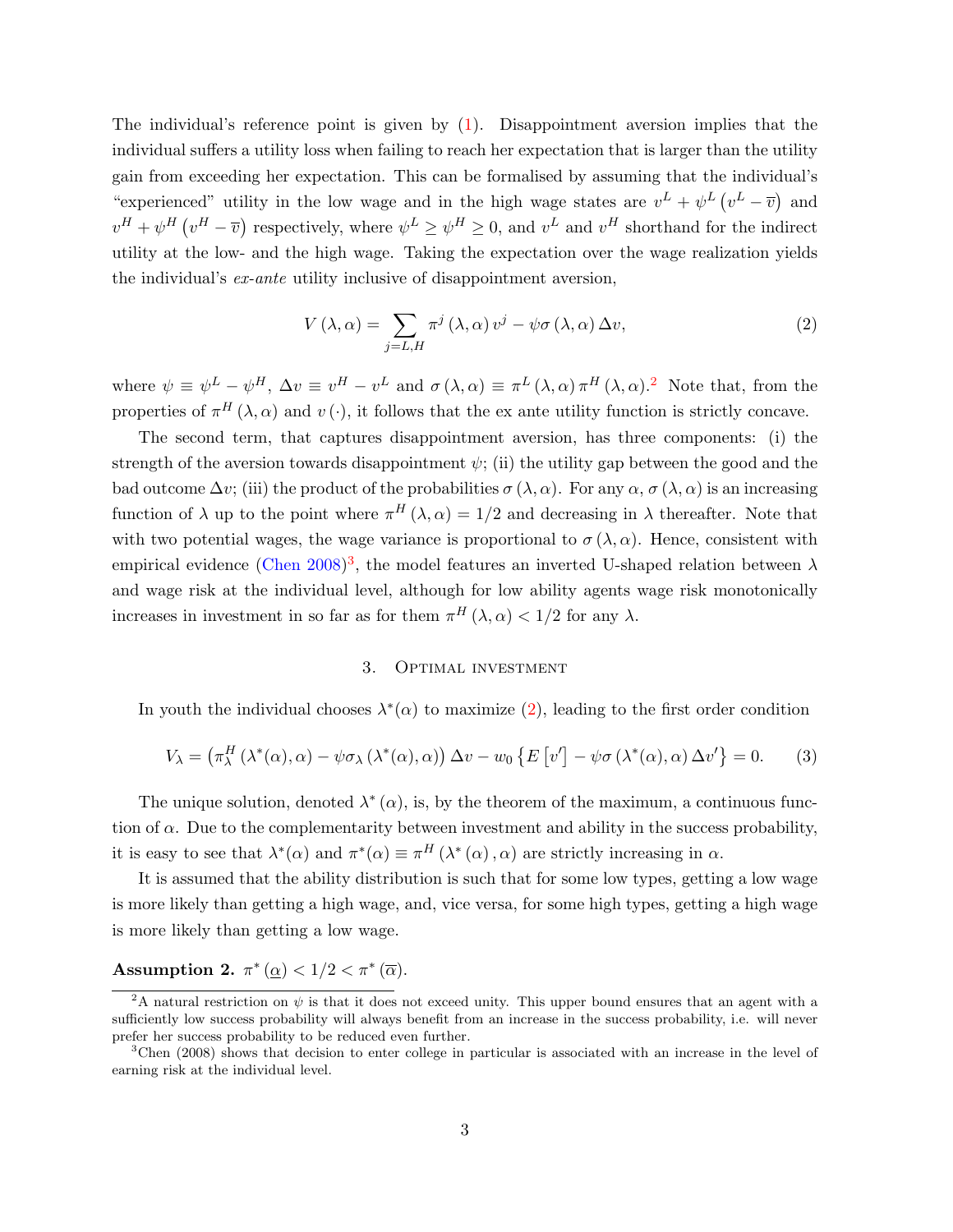Let  $\hat{\alpha}$  denote the ability type who chooses a level of education that induces equal probability of success and failure, i.e.  $\pi^*(\widehat{\alpha}) = 1/2$  $\pi^*(\widehat{\alpha}) = 1/2$ . Assumption 2 implies that  $\underline{\alpha} < \widehat{\alpha} < \overline{\alpha}$ . Note that  $\widehat{\alpha}$  is unique due to the monotonicity of the success probability in ability.

The rate of return on education is defined as the expected increase in adulthood earnings from a marginal increase in investment in education relative to the loss in youth earnings.

<span id="page-5-2"></span>
$$
\rho^*(\alpha) \equiv \frac{\pi_\lambda^H(\lambda^*(\alpha), \alpha) \Delta w}{w_0}.\tag{4}
$$

#### 3.1. Benchmark case

Consider first the case with no disappointment aversion. The individual is choosing between two alternative investments: investment in human capital (education) and investment in physical capital (savings). Following [Levhari & Weiss](#page-9-11) [\(1974\)](#page-9-11), the former is risky while the latter is safe,  $\frac{4}{3}$  $\frac{4}{3}$  $\frac{4}{3}$ which causes the following deviation:  $\rho^*(\alpha) > 1$  if a marginal increase in education increases wage risk and  $\rho^*(\alpha) < 1$  otherwise. In particular, in our model the latter implies that  $\rho^*(\alpha) > 1$ for lower ability types and  $\rho^*(\alpha) < 1$  for higher ability types, as wage risk increases with investment up to the point where the success probability is 1/2 and decreases thereafter. Thus, lower ability types invest in education less than it would be socially optimal to, whereas higher ability types more. This result is stated by Proposition [1.](#page-5-0)

<span id="page-5-0"></span>**Proposition 1.** In the absence of disappointment aversion,  $\rho^*(\alpha) > 1$  for any  $\alpha < \hat{\alpha}$  and  $\rho^*(\alpha) \leq 1$  otherwise.

#### 3.2. Disappointment aversion

The introduction of disappointment aversion will differentially affect the privately optimal investments in education by low and high ability individuals. Low ability individuals respond by reducing their investments, while high ability individuals increase theirs. Proposition [2](#page-5-1) demonstrates this result for the case of limited risk aversion. By limited risk aversion we mean that that the difference in marginal utility between the low and the high outcome,  $\Delta v'$ , is arbitrarily small.

<span id="page-5-1"></span>**Proposition 2.** Suppose that there is positive but limited risk aversion. Then there exists a unique type  $\widetilde{\alpha} \in (\widehat{\alpha}, \overline{\alpha})$  such that disappointment aversion reduces thex investment in education for ability types below  $\tilde{\alpha}$  and increases it for ability types above  $\tilde{\alpha}$ .

The intuition is that less talented agents are discouraged from increasing their investment, as doing so would raise their expectations and hence the potential disappointment associated with a negative outcome. Conversely, more talented agents are encouraged to increase their investment

<sup>4</sup>Human capital is more risky than physical capital, as it cannot be bought, sold or separated from its owner, whereas physical capital allows for more diversification.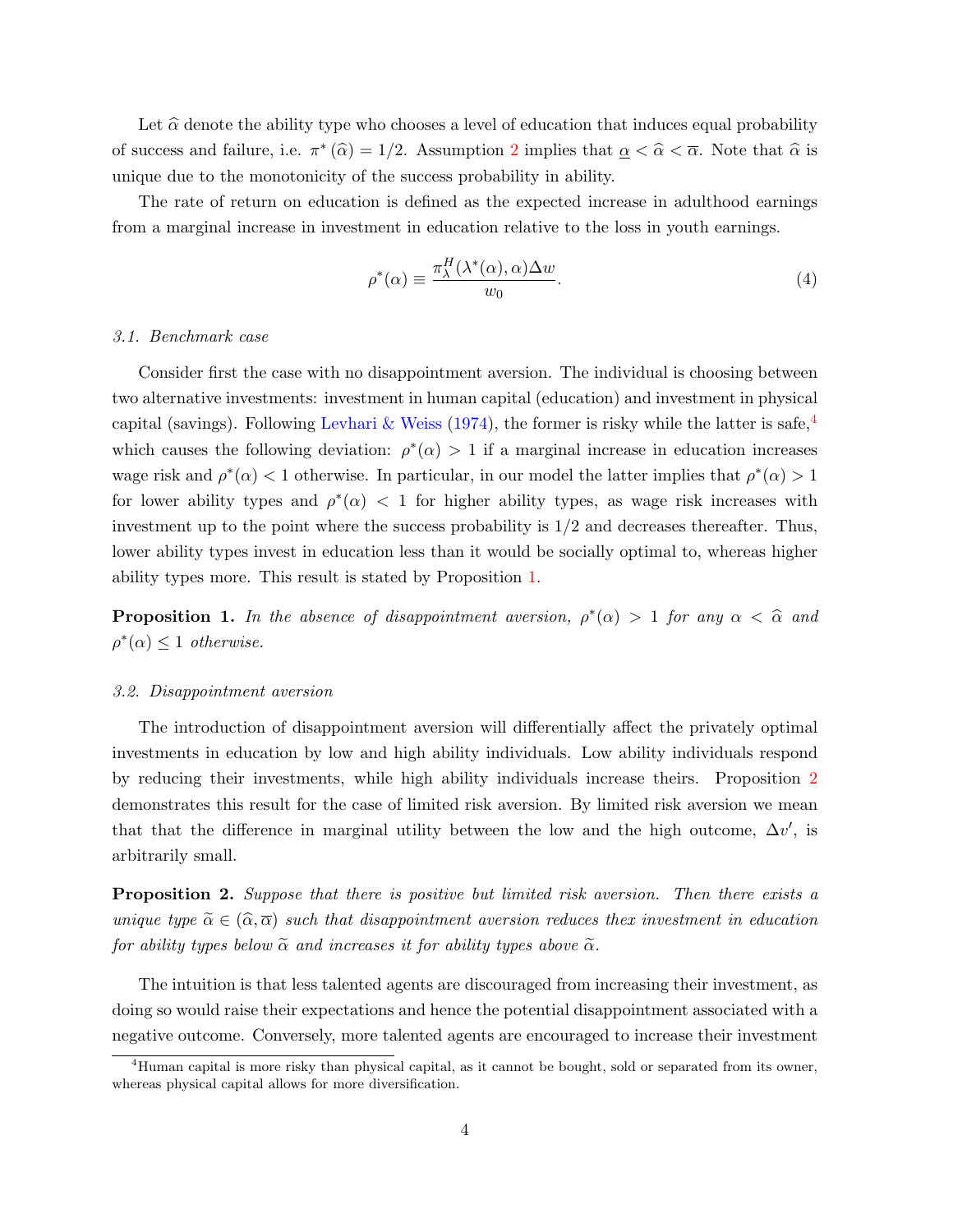in order to secure a favourable outcome and avoid potential disappointment. Both higher and lower ability types respond to disappointment averse preferences by adjusting their investment towards certainty. It is important to point out that limited risk aversion is a sufficient, but far from necessary condition, as the example below will show.<sup>[5](#page-2-0)</sup> Indeed, the example shows that, with an empirically relevant level of risk aversion (relative risk aversion lies between 0.5 and 1 over the relevant range of consumption), the deviation between the rate of return on education and unity in Proposition [1](#page-5-0) is modest. Disappointment aversion, however, strongly reinforces the "Levhari-Weiss effect" in Proposition [1,](#page-5-0) significantly increasing the investment gap.

#### 3.3. Numerical example

Let  $w_0 = 0.5$ ,  $w_L = 1$  and  $w_H = 1.5$ . Let the success probability be isoelastic in investment and multiplicative in ability – a common specification in the literature –  $\pi^H(\lambda,\alpha) = \alpha\beta_0\lambda^{\beta_1}$ , with  $\beta_0 = 1.5$  and  $\beta_1 = 0.5$ . The ability space is  $A = [0.5, 0.75]$ . To be consistent with the assumption  $v''' = 0$ , assume a simple quadratic utility,  $v(c) = 1.5c - 0.25c^2$ , where c is consumption.<sup>[6](#page-2-0)</sup> Figure [1](#page-7-0) highlights the benchmark case using solid lines. The top panel shows how investment increases with ability. Ability types below  $\hat{\alpha} = 0.62$  have a success probability below 1/2. The bottom panel shows that the implicit rate of return on education,  $\rho^*(\alpha)$ , while strictly decreasing in ability, deviates from the return on savings (unity) by a modest degree for all ability types. Consider then the impact of disappointment aversion (here set at  $\psi = 0.2$ ), as indicated by the hatched lines. Ability types below  $\tilde{\alpha} = 0.64$  reduce their investment relative to the benchmark case, while higher types increase their investment. The differential impact of disappointment by ability is reflected in the significantly more sloped gradient in the implicit rate of return on education, with lower ability types having  $\rho^*(\alpha)$  well above unity and higher types having  $\rho^*(\alpha)$  well below unity.

#### 4. Discussion

While both lab and field evidence show that reference points are determined by expectations [\(Marzilli Ericson & Fuster](#page-9-12) [\(2011\)](#page-9-12); [Bartling et al.](#page-9-13) [\(2015\)](#page-9-13)), as assumed in this paper, it is anyways interesting to note how our result would change under an alternative reference point considered in previous literature, the best outcome. If we assume the agent's reference point to be the highest wage, the discouragement effect described above no longer occurs: the optimal investment in education increases for any ability level. The intuition is that people of any ability level want to reduce the probability of a low wage (particularly higher ability people). Further research is

<sup>&</sup>lt;sup>5</sup>Note that  $\tilde{\alpha} > \hat{\alpha}$  because, while for type  $\hat{\alpha}$  a marginal investment in education has no impact on wage risk, it increases the gap in utility between the high and the low states. In the limiting case where there is no risk aversion,  $\tilde{\alpha}$  and  $\hat{\alpha}$  coincide.

<sup>&</sup>lt;sup>6</sup>Being quadratic,  $v(c)$  does not satisfy  $v' > 0$  globally. However, it does within the relevant range.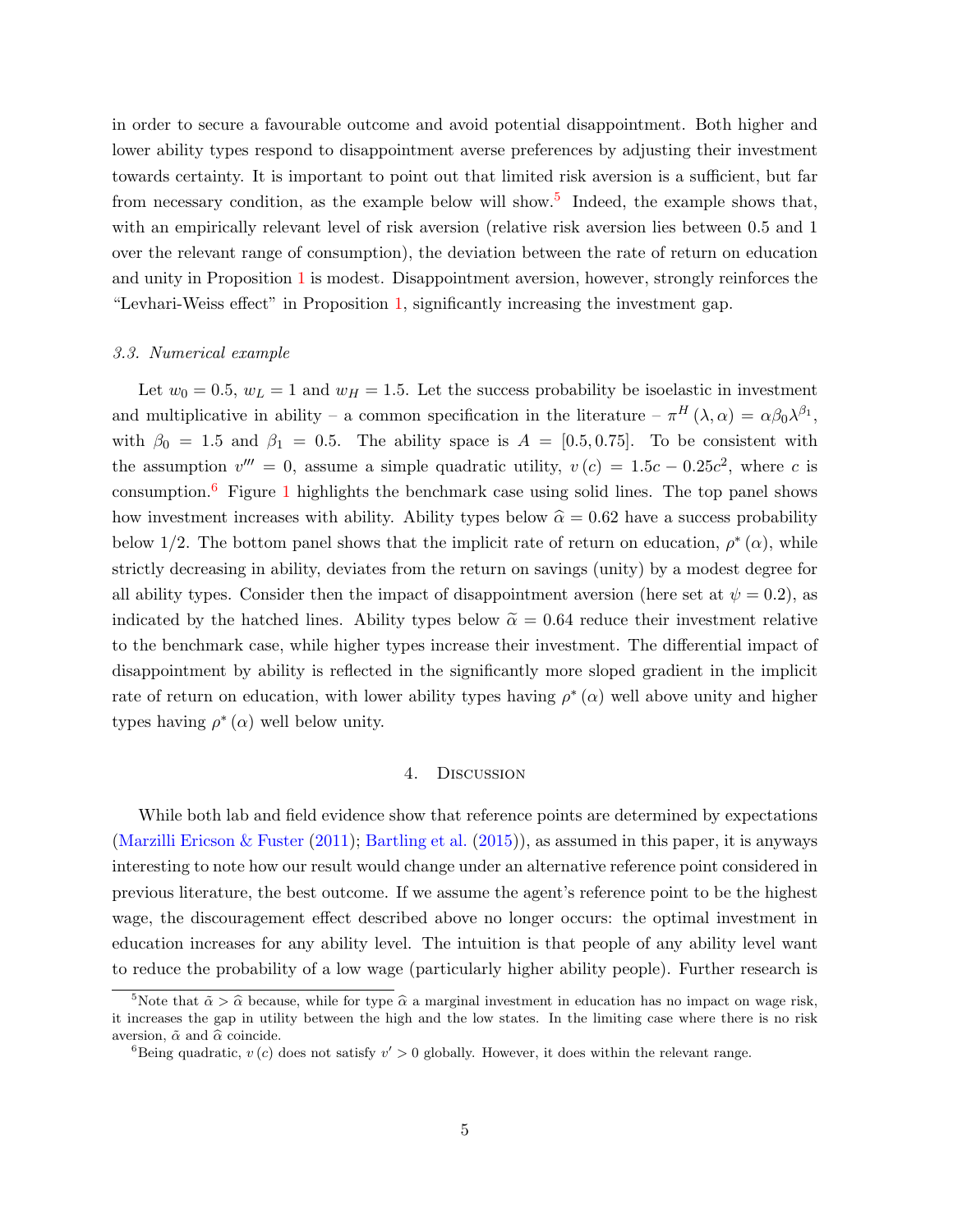<span id="page-7-0"></span>

Figure 1: Investment and implicit return in the benchmark case  $(\psi = 0)$  and under disappointment  $(\psi = 0.2)$ .

needed on how people's reference points are formed in the context of education decisions, and on how education policies can influence such reference points.

#### 5. Conclusion

This paper shows that disappointment aversion reduces the optimal investment in education for lower ability agents and increases it for higher ability agents, thereby magnifying the educational investment gap between them.

#### **ACKNOWLEDGEMENTS**

Thanks to Benjamin Bachi, Olga Chiappinelli, Christoph Engel, Svenja Hippel and Ester Manna. Financial support by the Nuffield Foundation (grant EDU/41689) is gratefully acknowledged. An earlier and substantially different version of this paper circulated under the title "Education, disappointment and optimal policy".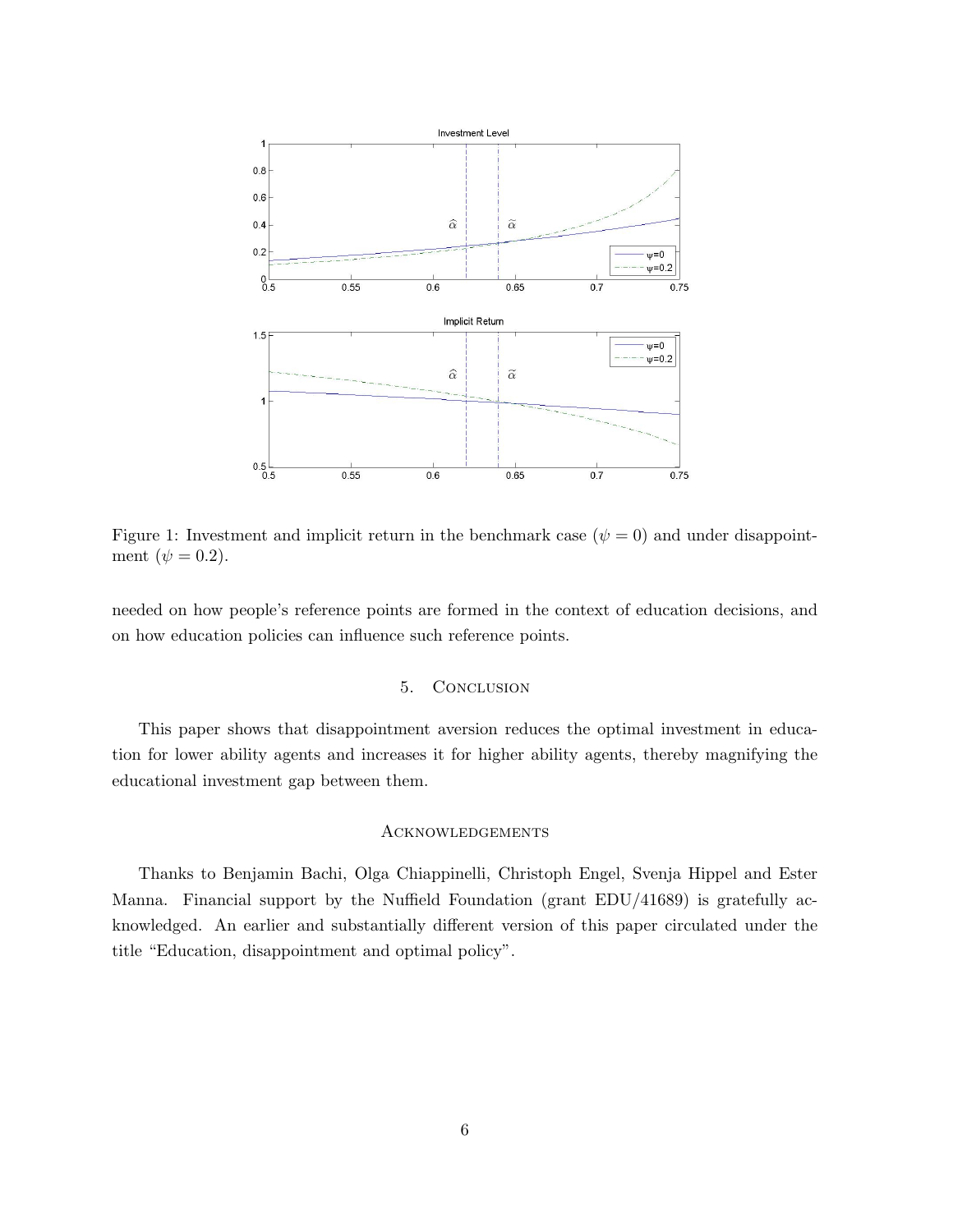#### **APPENDIX**

#### <span id="page-8-1"></span>A. PROOFS

#### Proof of Proposition [1](#page-5-0)

When  $\psi = 0$ , the individual chooses  $\lambda^*(\alpha)$  to maximize [\(1\)](#page-3-0), leading to the first order condition

$$
\pi_{\lambda}^{H}(\lambda^{*}(\alpha), \alpha) \Delta v = w_{0} E[v'] .
$$
\n(A1)

Using the assumption that  $v''' = 0$  it is easy to show that

<span id="page-8-0"></span>
$$
\Delta v = \frac{\left[v^{H'} + v^{L'}\right]}{2} \Delta w.
$$
\n(A2)

Combining the above with the rate of return on educational investment in  $(4)$  yields

$$
\rho^* = \frac{\pi_\lambda^H(\lambda^*(\alpha), \alpha)}{w_0} \frac{\Delta v}{\left[v^{H'} + v^{L'}\right]/2} = \frac{E\left[v'\right]}{\left[v^{H'} + v^{L'}\right]/2},\tag{A3}
$$

where the first equality uses [\(A2\)](#page-8-0) and the second equality uses [\(A1\)](#page-8-1). It follows that  $\rho^* > 1$  if and only if  $E[v'] > [v^{H'} + v^{L'}] / 2$ . Given that  $v^{H'} < v^{L'}$ , this will be the case for any agent for whom  $\pi^H(\lambda^*(\alpha), \alpha) < 1/2$ . Conversely,  $\rho^* < 1$  for any agent for whom  $\pi^H(\lambda^*(\alpha), \alpha) > 1/2$ .

#### Proof of Proposition [2](#page-5-1)

By comparative statics,  $\partial \lambda^* (\alpha) / \partial \psi$  has the same sign as the cross-partial derivative

$$
V_{\lambda\psi} = -\sigma_{\lambda} (\lambda^*(\alpha), \alpha) \Delta v + w_0 \sigma (\lambda^*(\alpha), \alpha) \Delta v'.
$$
 (A4)

Note first that  $\Delta v' < 0$ , whereby the second term is non-positive. Moreover, noting that

<span id="page-8-2"></span>
$$
\sigma_{\lambda} (\lambda, \alpha) = \pi_{\lambda}^{H} (\lambda, \alpha) [1 - 2\pi^{H} (\lambda, \alpha)], \qquad (A5)
$$

it follows that  $\sigma_{\lambda}(\lambda^*(\alpha), \alpha) > 0$  for any ability type  $\alpha \leq \widehat{\alpha}$ . Hence for all such low ability types, disappointment aversion strictly reduces the privately optimal investment. For any ability type  $\alpha > \widehat{\alpha}$ ,  $\sigma_{\lambda} (\lambda^* (\alpha), \alpha) < 0$ , whereby  $V_{\lambda \psi}$  may be positive.

Consider the case of limited risk aversion, that is where  $v'$  is close to constant. In the limiting case where there is no risk aversion,  $v'$  is constant and hence  $\Delta v' = 0$ . From [\(A4\)](#page-8-2) we then see that, in the limit,  $V_{\lambda\psi} = 0$  for type  $\hat{\alpha}$ . Hence in the limiting case  $\tilde{\alpha} = \hat{\alpha}$ . Outside the limit, if  $\Delta v'$  is negligible, it follows that  $V_{\lambda\psi\alpha} = -(\sigma_{\lambda\lambda}\lambda' + \sigma_{\lambda\alpha})\Delta v > 0$  for all types  $\alpha > \hat{\alpha}$ , where we used that  $\sigma_{\lambda\alpha} = \pi_{\alpha\lambda}^H (1 - 2\pi^H) - 2\pi_{\lambda}^H \pi_{\alpha}^H < 0$ . This ensures that, for positive but limited risk aversion,  $\tilde{\alpha} > \hat{\alpha}$  exists and is unique, and is close to  $\hat{\alpha}$ .